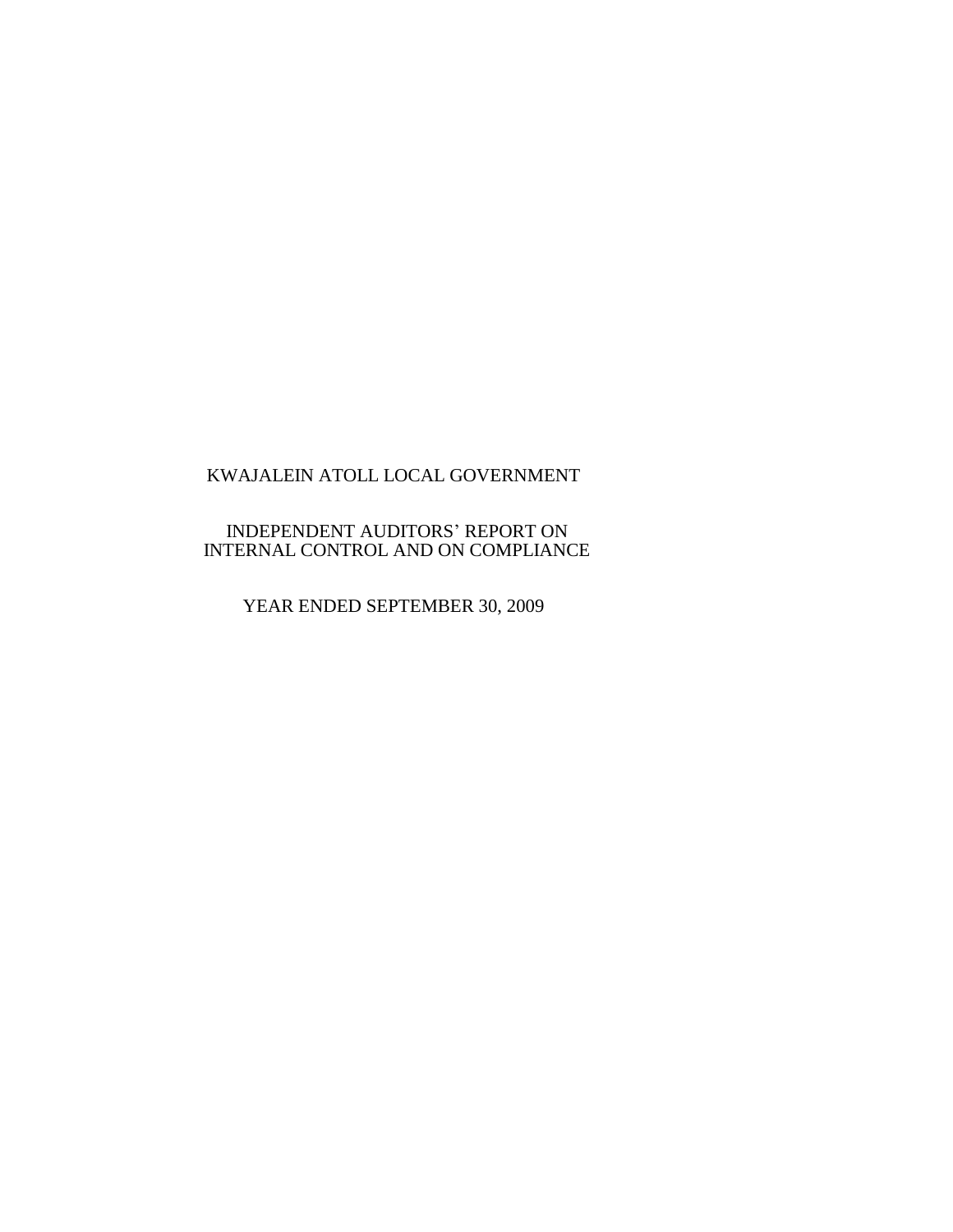

Deloitte & Touche LLC P.O. Box 500308 Saipan, MP 96950-0308 USA

Tel: +1 670 322 7337/0860/0861  $Fay: +1 670 322 7340$ www.deloitte.com

#### INDEPENDENT AUDITORS' REPORT ON INTERNAL CONTROL OVER FINANCIAL REPORTING AND ON COMPLIANCE AND OTHER MATTERS BASED UPON THE ENGAGEMENT TO AUDIT FINANCIAL STATEMENTS IN ACCORDANCE WITH *GOVERNMENT AUDITING STANDARDS*

The Honorable Interim Mayor Card Subillie Kwajalein Atoll Local Government:

We were engaged to audit the financial statements of the governmental activities and the General Fund of the Kwajalein Atoll Local Government (KALGOV) as of and for the year ended September 30, 2009, which collectively comprise KALGOV's basic financial statements. Our report dated July 6, 2015, stated that the scope of our work was not sufficient to enable us to express, and we did not express, an opinion on the respective financial statements of the governmental activities and the general fund due to: 1) our inability to determine the propriety of receivables, liabilities, revenues and expenditures/expenses recorded for the governmental activities and the general fund; and 2) our inability to determine the propriety of capital assets, related accumulated depreciation and depreciation expense for the governmental activities.

### Internal Control Over Financial Reporting

In planning our audit, we considered KALGOV's internal control over financial reporting in order to determine our auditing procedures for the purpose of expressing our opinion on the financial statements and not to provide an opinion on the internal control over financial reporting. Accordingly, we do not express an opinion on the effectiveness of KALGOV's internal control over financial reporting.

Our consideration of internal control over financial reporting was for the limited purpose described in the preceding paragraph and would not necessarily identify all deficiencies in internal control over financial reporting that might be significant deficiencies or material weaknesses. However, as discussed below, we identified certain deficiencies in internal control over financial reporting that we consider to be significant deficiencies.

A *control deficiency* exists when the design or operation of a control does not allow management or employees, in the normal course of performing their assigned functions, to prevent or detect misstatements on a timely basis. A *significant deficiency* is a control deficiency, or combination of control deficiencies, that adversely affects the entity's ability to initiate, authorize, record, process, or report financial data reliably in accordance with generally accepted accounting principles such that there is more than a remote likelihood that a misstatement of the entity's financial statements that is more than inconsequential will not be prevented or detected by the entity's internal control. We consider the deficiencies described in the accompanying Schedule of Findings and Responses (pages 3 through 19) as items 2009-1 through 2009-14 to be significant deficiencies in internal control over financial reporting.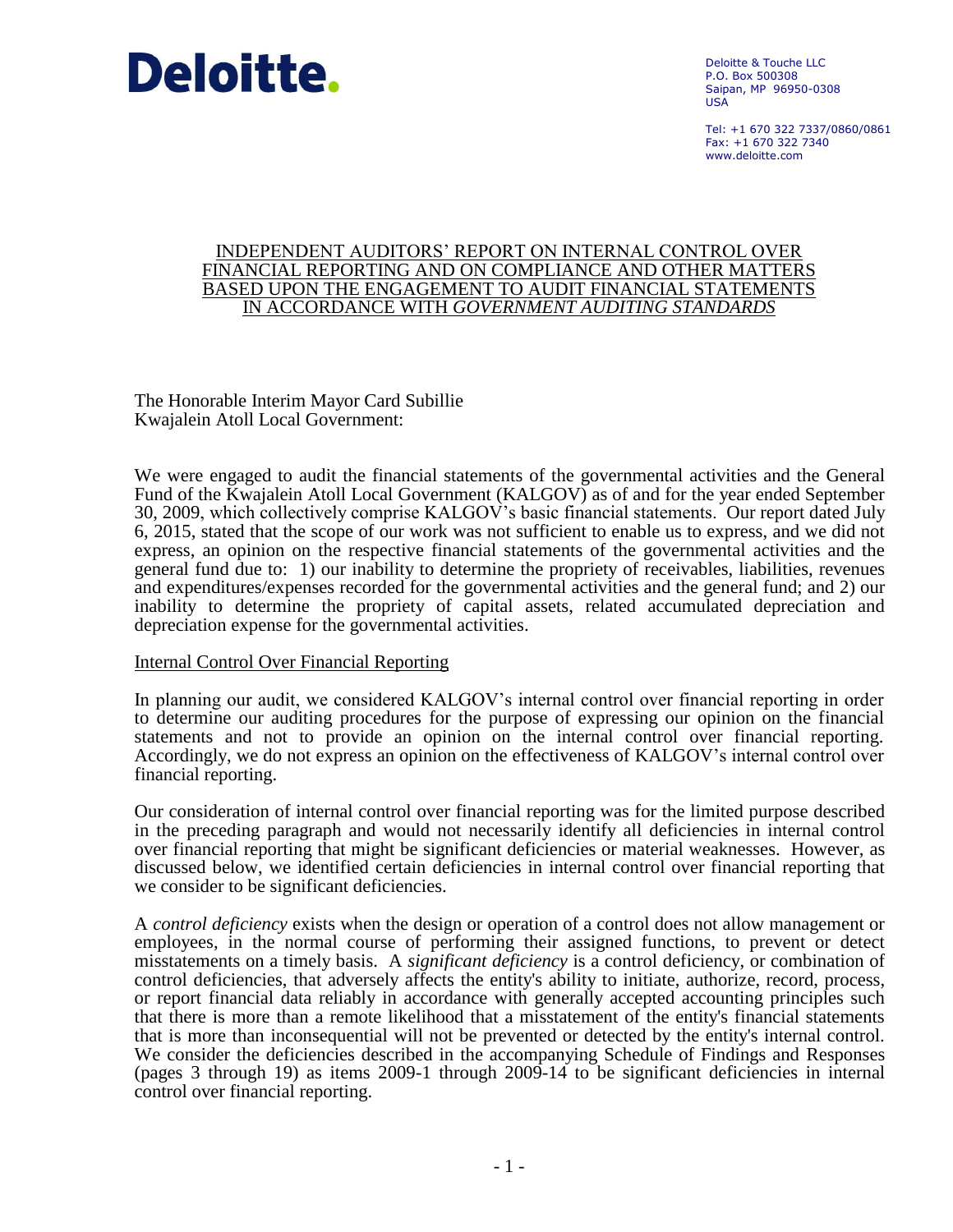A *material weakness* is a significant deficiency, or combination of significant deficiencies, that results in more than a remote likelihood that a material misstatement of the financial statements will not be prevented or detected by the entity's internal control.

Our consideration of the internal control over financial reporting was for the limited purpose described in the first paragraph of this section and would not necessarily identify all deficiencies in the internal control that might be significant deficiencies and, accordingly, would not necessarily disclose all significant deficiencies that are also considered to be material weaknesses. However, we believe that the significant deficiencies described above as items 2009-2, 2009-3, 2009-4, 2009- 6,2009-7,2009-8,2009-9,2009-10,2009-11,2009-12 and 2009-14 are material weaknesses.

#### Compliance and Other Matters

As part of obtaining reasonable assurance about whether KALGOV's financial statements are free of material misstatement, we performed tests of its compliance with certain provisions of laws, regulations, contracts, and grant agreements, noncompliance with which could have a direct and material effect on the determination of financial statement amounts. However, providing an opinion on compliance with those provisions was not an objective of our engagement to audit and, accordingly, we do not express such an opinion. The results of our tests disclosed instances of noncompliance that are required to be reported under *Government Auditing Standards* and which are described in the accompanying Schedule of Findings and Responses as items 2009-7, 2009-10 and 2009-11.

KALGOV's responses to the findings identified in our audit are described in the accompanying Schedule of Findings and Responses. We did not audit KALGOV's responses and, accordingly, we express no opinion on them.

This report is intended solely for the information and use of management, the Honorable Council members, and others within the entity and is not intended to be and should not be used by anyone other than these specified parties.

Deloitte & Jointre LLC

July 6,2015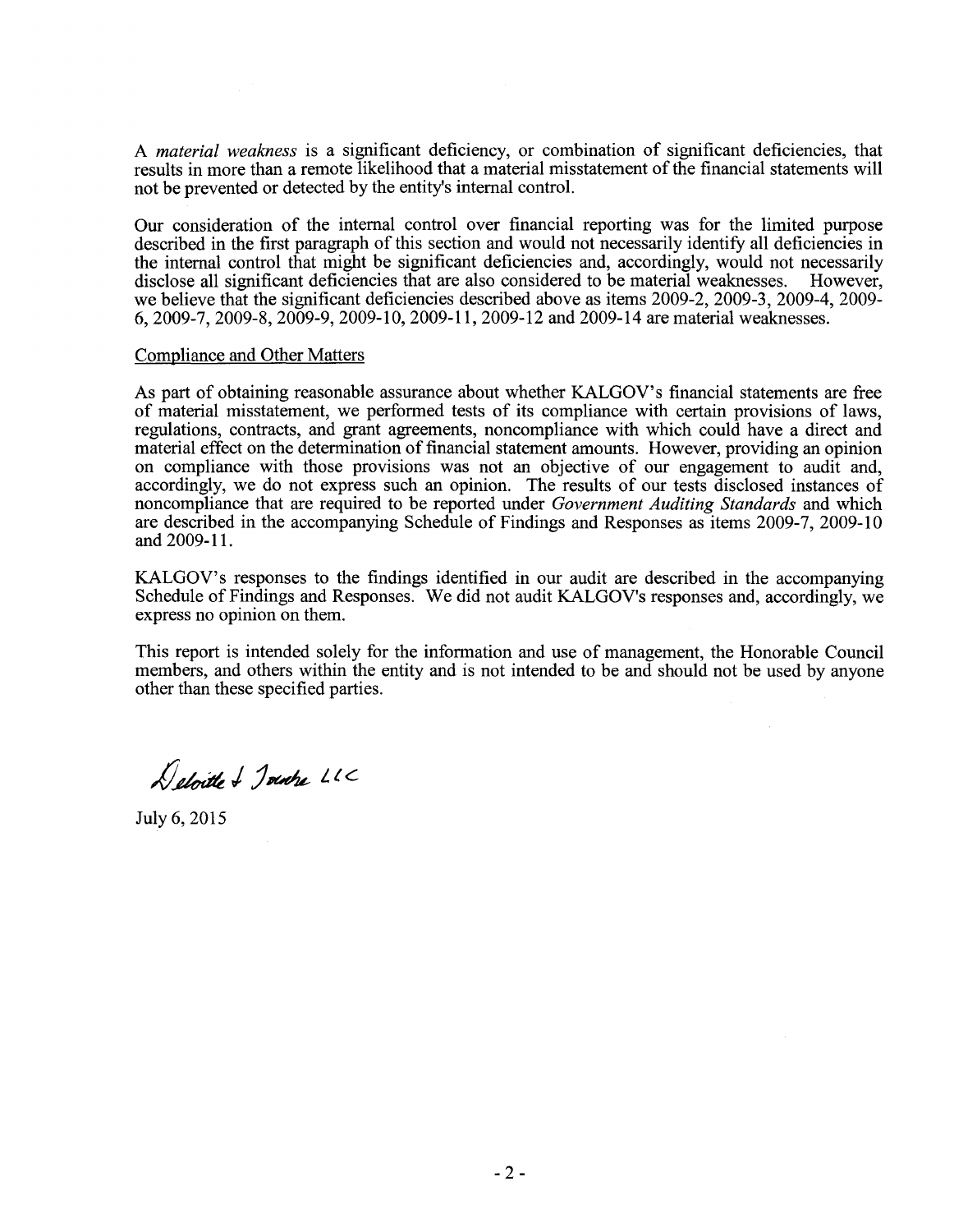Schedule of Findings and Responses Year Ended September 30, 2009

#### Cash and Cash Equivalents

#### Finding No. 2009-1

Criteria: Cash accounts should be reconciled on a monthly basis and supported by bank statements. Bank reconciliations should evidence approval by the Finance Director.

Condition: Our testing of cash accounts determined the following:

- Although year-end reconciliations are performed, adjustments resulting from those reconciliations are not recorded in the general ledger. Submitted reconciliations contained numerous required adjustments going back several years. This condition was corrected through two proposed audit adjustments.
- The bank statement and bank reconciliation for the month ended September 30, 2009 for a BOG account was not provided.
- Secondary approval of bank reconciliations is not evidenced.
- Our tests of subsequent bank statements noted one check (check number 7024) that was not dated and one check (check number 20213) for which the bank cancelled check could not be located.

Cause: The cause of the above condition is the lack of appropriate filing of bank reconciliations and supporting bank statements. Furthermore, procedures for secondary approval by the Finance Director have not been established.

Effect: The effect of the above condition is the potential for misappropriation.

Recommendation: We recommend that KALGOV develop and maintain procedures to require that bank reconciliations are performed on a monthly basis, filed, and supported by bank statements and bank reconciliations that evidence approval of the Finance Director.

Prior Year Status: The lack of appropriate filing of bank reconciliations and supporting bank statements, and the lack of established procedures for secondary approval of bank reconciliations by the Finance Director was reported as a finding in the audits of KALGOV for fiscal years 2004 through 2008.

#### Auditee Response and Corrective Action Plan:

**Name of Contact Person:** Mario Viloria, Finance Director

**Corrective Action:** We accept this finding. We will enforce proper filing and approval of all documents and transactions. Procedures will be established to effect resolution.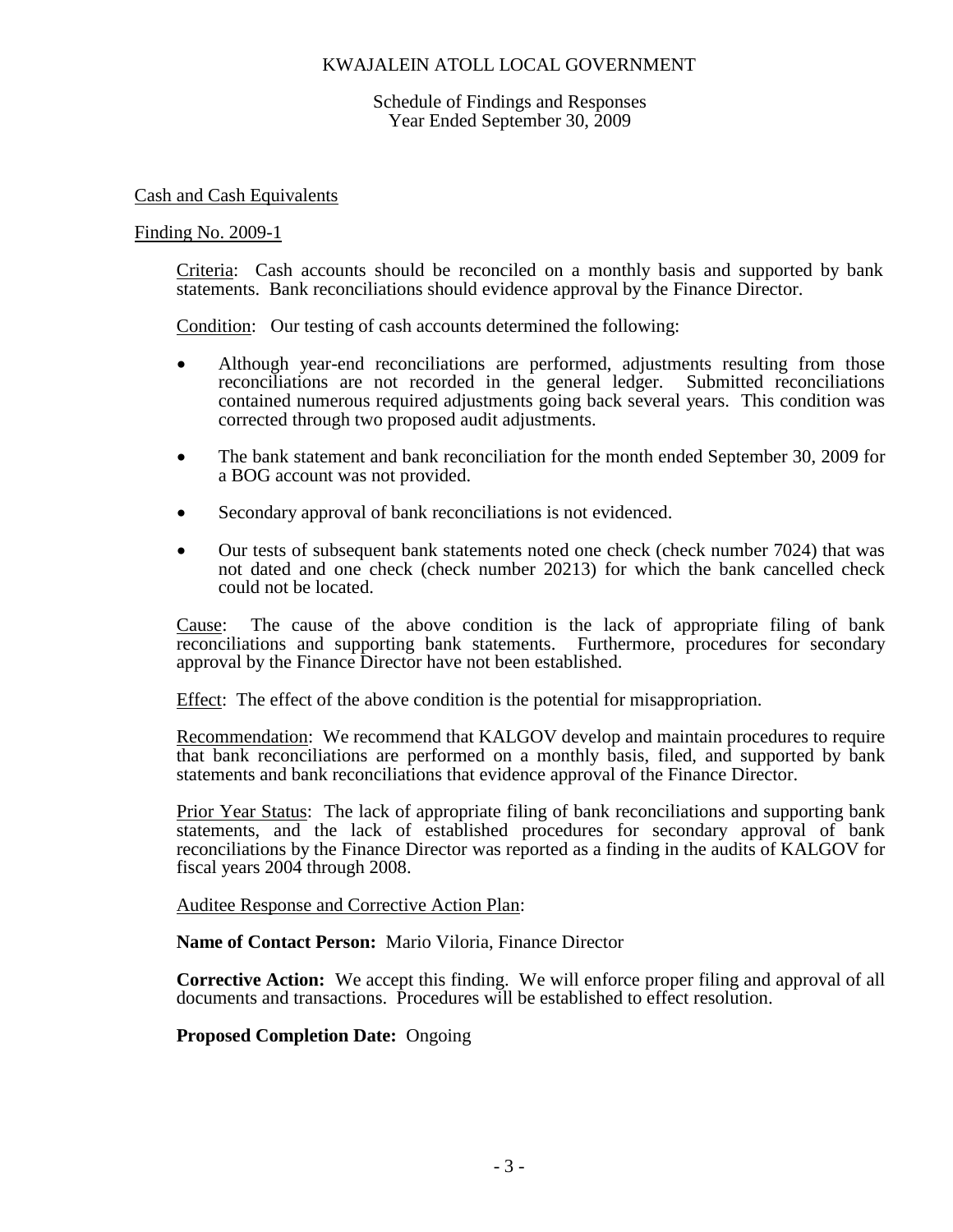### Schedule of Findings and Responses, Continued Year Ended September 30, 2009

### Capital Assets

### Finding No. 2009-2

Criteria: Accounting principles generally accepted in the United States of America require that government entities account for and maintain control of their general fixed assets.

Condition: Our testing of KALGOV's capital assets determined the following:

- KALGOV does not account for general fixed assets acquired before fiscal year 2004.
- KALGOV does not record fixed asset additions or depreciation. Audit adjustments were proposed to record \$33,191 in fixed asset additions, \$18,226 in depreciation expense and \$16,478 in beginning fixed asset balances.
- Fixed assets are not identified by a control number or equivalent (e.g. model and serial # of item) in the fixed assets register and no tags are used on the items.
- There is no record of where capital assets are located.
- No policies and procedures for maintaining capital assets or for documenting disposals has been established.
- No capitalization policy has been established.
- Of \$22,060 in capital asset additions tested, we noted one item (procured through check number 19863) for which a supporting invoice was not available.
- Of two vehicles (with total cost of \$42,565 and net book value of \$18,987 and acquired on February 3, 2006 and August 30, 2005) selected for existence tests, both were no longer in service. No adjustment was proposed as the date the vehicles went out of service was unknown.

Cause: The cause of the above condition is that KALGOV has not established policies and procedures to require proper control and accountability for fixed assets. Management assumes that capital assets acquired before fiscal year 2004 have a zero net book value.

Effect: The effect of the above condition is the potential for misappropriation and misstatement of capital assets.

Recommendation: We recommend that formal policies and procedures be implemented to establish accountability for and control of fixed assets. A physical count should be taken periodically to determine if adjustments should be made for lost, stolen, or damaged items.

Prior Year Status: The lack of established policies and procedures to require proper control of and accountability for fixed assets was reported as a finding in the audits of KALGOV for fiscal years 2004 through 2008.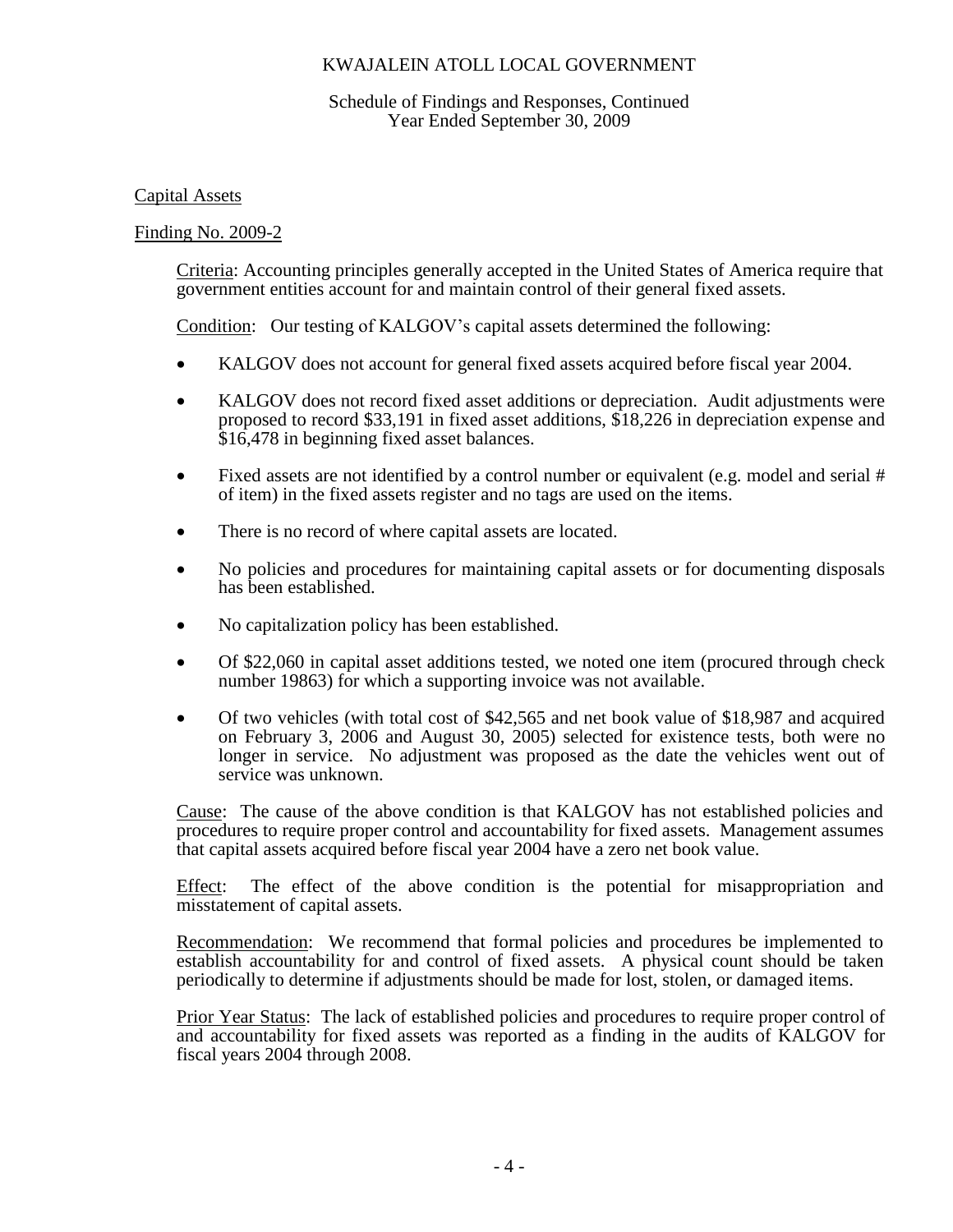Schedule of Findings and Responses, Continued Year Ended September 30, 2009

Finding No. 2009-2, Continued

Auditee Response and Corrective Action Plan:

**Name of Contact Person:** Mario Viloria, Finance Director

**Corrective Action:** We accept this finding. We will enforce proper filing of all documents and transactions. Procedures will be established to effect resolution.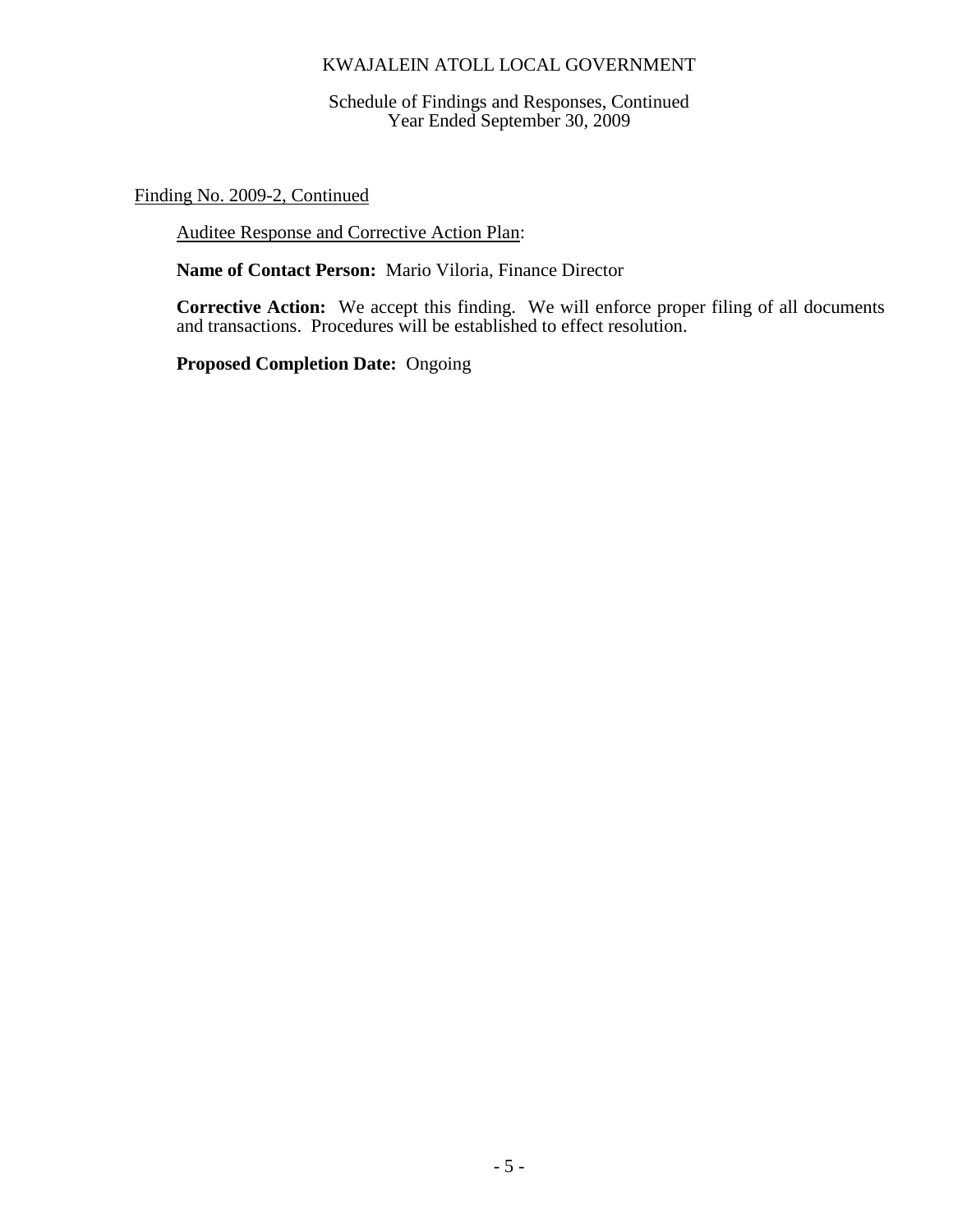#### Schedule of Findings and Responses, Continued Year Ended September 30, 2009

#### Expenditures/Disbursements

#### Finding No. 2009-3

Criteria: All disbursements should be evidenced by a check copy, supporting original vendor invoice, receiving report, vendor receipt, and purchase requisition. Purchase requisitions should be approved by two individuals (Mayor, Finance Director, City Manager or requesting department head). Cash payments to venders should be limited and such payments, and petty cash reimbursements, should not be made through checks cut to the Chief Accountant. Receipt of per diem should be evidenced by all travelers involved.

Condition: Of thirteen cash disbursements tested, we noted the following:

- Original vendor invoices were not provided for ten disbursements (check numbers 297, 352, 349, 317, 316, 350, 325, 359, 356 and 307). Check number 320 was for the purchase of an air conditioner which was not capitalized.
- Check number 359 (for AVO-CNCL contribution) was written to the Finance Director.
- Check numbers 305, 310 and 312 for Council allowances were not supported with attendance sheets or minutes.
- Check numbers 305, 310, 312, 316 and 320, totaling \$2,286, related to expenditures/expenses of fiscal year 2008. Management did not consider this amount material to the financial statements to warrant adjustment.

Our tests of cash disbursements subsequent to September 30, 2009 noted the following:

- Five disbursements (check numbers 7030, 20168, 20339, 20216 and 20236) with no supporting invoice.
- Three disbursements (check numbers 7024, 7025 and 7029) with undated checks.

Cause: The cause of the above condition is the lack of established control procedures over supporting documents. Additionally, controls over purchases are not followed.

Effect: The effect of the above condition is the lack of support for disbursements, improper authorization of purchases, potential misappropriation of cash, and the possibility of expenditure recognition in the improper period.

Recommendation: We recommend that all disbursements be properly supported.

Prior Year Status: The lack of established control procedures over disbursements was reported as a finding in the audits of KALGOV for fiscal years 2004 through 2008.

Auditee Response and Corrective Action Plan:

**Name of Contact Person:** Mario Viloria, Finance Director

**Corrective Action:** We accept this finding. We will enforce proper filing of all documents and transactions. Procedures will be established to effect resolution.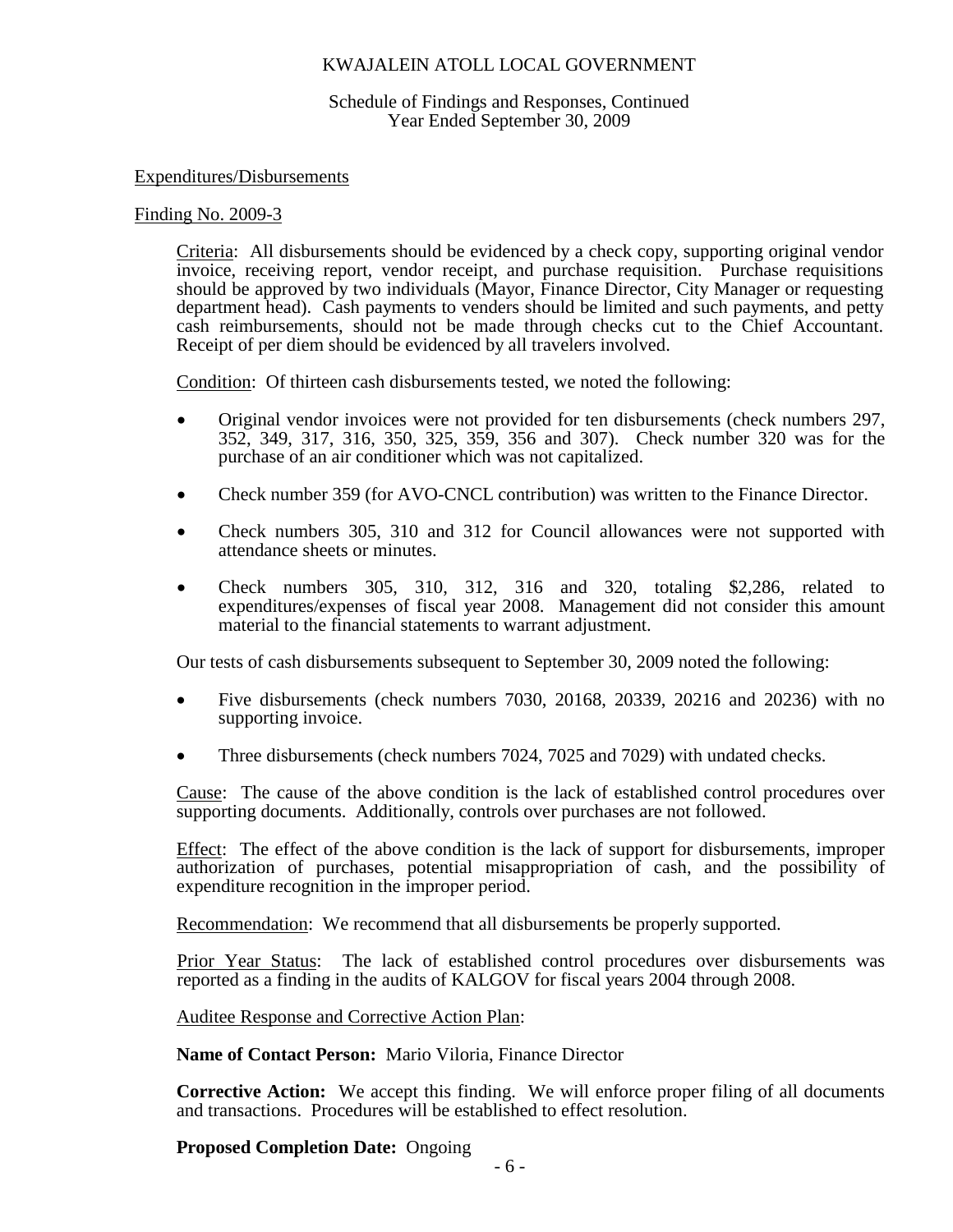### Schedule of Findings and Responses, Continued Year Ended September 30, 2009

Payroll

Finding No. 2009-4

Criteria: Salaries and wages should be processed accurately so that employees are paid for hours approved and reflected on the timesheet. All timesheets should be approved by the City Manager. Additionally, personnel action forms should be properly authorized.

Condition: Of thirty-seven payroll disbursements tested, we noted the following:

- The pay rates used for fourteen employees (check numbers 19345, 19352, 19430, 19996, 19888, 19644, 19755, 19329 (which was written as a bank allotment and includes five cited employees) and 19502 (which was written as a bank allotment and includes two cited employees)) either did not agree to pay rates indicated on the personnel action forms or the personnel action forms could not be located.
- The timesheets for two employees (check numbers 19888 and 19502) did not agree to the payroll register.
- Salaried employees are not required to complete timesheets and there is no alternative monitoring procedure to document if the employees worked.
- Although the salary of the Mayor is within the range allowed by ordinance, we were not provided with Council's approval of the Mayor's salary.
- Timesheets were not approved by the Assistant City Manager or City Manager for ten employees (check numbers 19923, 19994, 20140, 19755 and 19329 (check number 19329 was written as a bank allotment and includes six employees).
- Payroll register totals did not agree to general ledger entries for the pay periods ended June 27, 2009 and September 19, 2009. We determined that the Chief Accountant performs reconciliations of each payroll register and records necessary adjustments on excel spreadsheets. These adjustments are not retained leaving no audit trail from the payroll register to general ledger recordings.

Cause: The cause of the above condition is the lack of adherence to control procedures.

Effect: The effect of the above condition is the potential misstatement of salaries and wages.

Recommendation: We recommend that KALGOV adhere to established control procedures.

Prior Year Status: The lack of adherence to control procedures over salaries and wages was reported as a finding in the audits of KALGOV for fiscal years 2004 through 2008.

Auditee Response and Corrective Action Plan:

**Name of Contact Person:** Mario Viloria, Finance Director

**Corrective Action:** We accept this finding. We will enforce approval of all documents and transactions. Procedures will be established to effect resolution.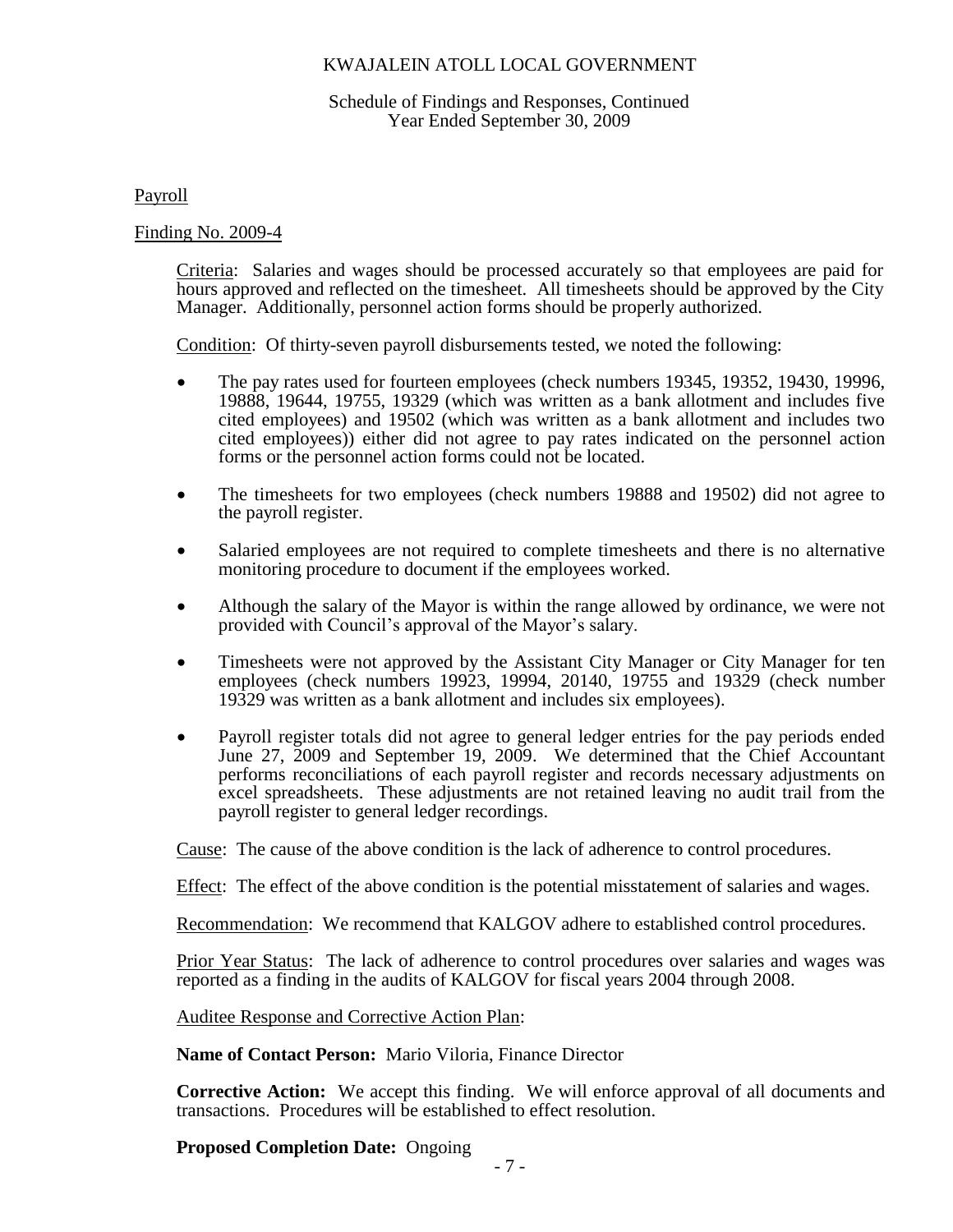#### Schedule of Findings and Responses, Continued Year Ended September 30, 2009

Travel

#### Finding No. 2009-5

Criteria: Travel expenditures should be supported by airline tickets, boarding passes, and vendor invoices for all related expenditures. Additionally, per diem should be supported by approved rates.

Condition: Council approved per diem rates were not provided. Cash disbursement vouchers for travel related expenditures were only supported by travel authorizations. Related boarding passes, airline tickets/invoices, and car and hotel rental invoices were not provided.

Cause: The cause of the above condition is the lack of appropriate filing and maintaining of an approved per diem rate listing, and lack of procedures requiring support for travel expenditures (boarding passes and vendor invoices) be maintained.

Effect: The effect of the above condition is the possibility of overstated travel expenditures and unauthorized transactions.

Recommendation: We recommend that KALGOV establish procedures requiring supporting documents for travel be maintained and travel advances to employees be initially recorded as an advance until such time that required documents are received.

Prior Year Status: The lack of appropriate filing and maintaining of an approved per diem rate listing and the lack of procedures requiring that support for travel expenditures (boarding passes and vendor invoices) be maintained was reported as a finding in the audits of KALGOV for fiscal years 2004 through 2008.

Auditee Response and Corrective Action Plan:

**Name of Contact Person:** Mario Viloria, Finance Director

**Corrective Action:** We accept this finding. We will enforce proper filing and approval of all documents and transactions. Procedures will be established to effect resolution.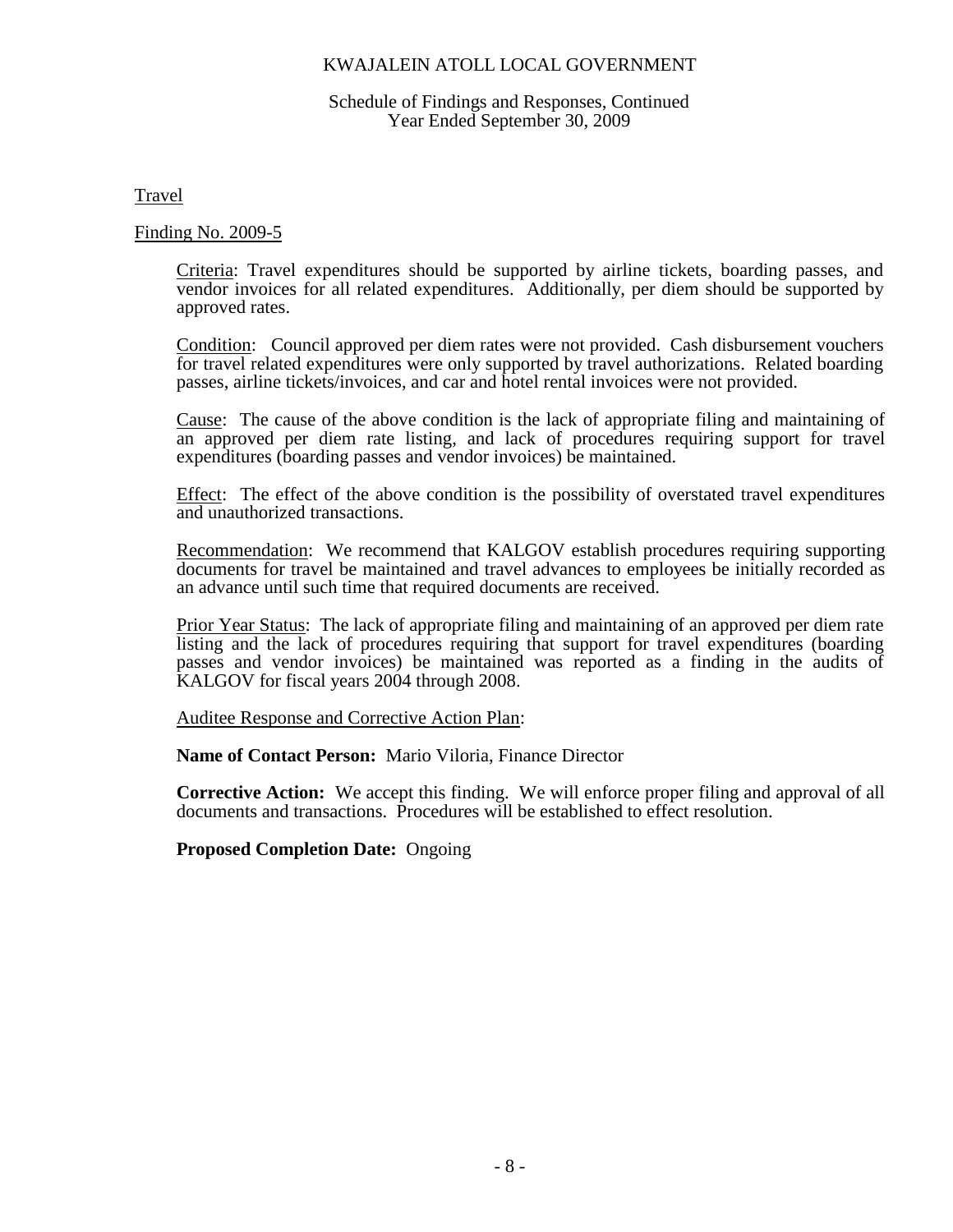### Schedule of Findings and Responses, Continued Year Ended September 30, 2009

### Revenue/Receipts

### Finding No. 2009-6

Criteria: Fines, taxes, and fees assessed should be supported by tickets, assessments, invoices, applications, and Ordinances or their equivalent. Furthermore, cash collected should be deposited in a timely manner and related cash collection reports should evidence the approval of the Finance Director or a designated personnel other than the cashier.

Condition: Of forty-two cash receipts tested, we noted the following:

- Approval (ordinance or equivalent) was not provided to support fees charged for lumber cutting (CR# 8874), vehicle stickers (CR#s 8659, 8588, 8584 and 8605), license plate (CR#s 8139 and 8305) and gym rental (CR# 8940). Additionally, we noted CR#  $8693$ which collected \$56 for five identification cards which are assessed at \$10 per card. No explanation was given for the variance.
- A copy of the business license was not provided for three receipts (CR #s 8868, 8550 and 8624).
- Tax assessment forms with related invoices and bill of lading were not provided for four receipts (CR#s 8762, 8714, 8162 and 8607).
- Cash collection reports were not certified by the Finance Director.
- Per Ordinance 1987-25, the following rates were adopted:
	- a) Jeeps, trucks, automobiles, motorcycles, scooters, phonographs, tape recorders, radios, television sets, stereos, walkman stereos, cassette recorders, cassette and video tapes, refrigerators, freezers, washing machines, air conditioners, and dryers are charged a property tax of 6% of import freight on board (FOB) price.
	- b) Watches, clocks, perfumery, cosmetics, toiletries, pomades, powders, lipsticks, jewelry, rings, bracelets, necklaces, pins, decorative hair pieces, earrings, tie clips, and cuff links are charged a property tax of 12% of import FOB price.

KALGOV has represented that a flat rate of 10% is used for the above items. However, we were not provided an Ordinance repealing the above rates or specifically repealing the above Ordinance 1987-25.

- Ordinance 2006-4, related to Business License Fees, was passed on December 11, 2006 but was not approved by the Republic of the Marshall Islands Ministry of Internal Affairs or a Cabinet minute. KALGOV continued to assess business license fees based on Ordinance 2004-8. No explanation was given as to why Ordinance 2006-4 was not approved.
- KALGOV charges \$14 for alcohol drinking permits; however Ordinance 1988-40 indicates the amount should be \$10. No ordinance was provided to support the \$14 rate.
- Supporting invoices or job orders were not provided for four receipts (CR #s 8664, 8986, 8934 and 8977).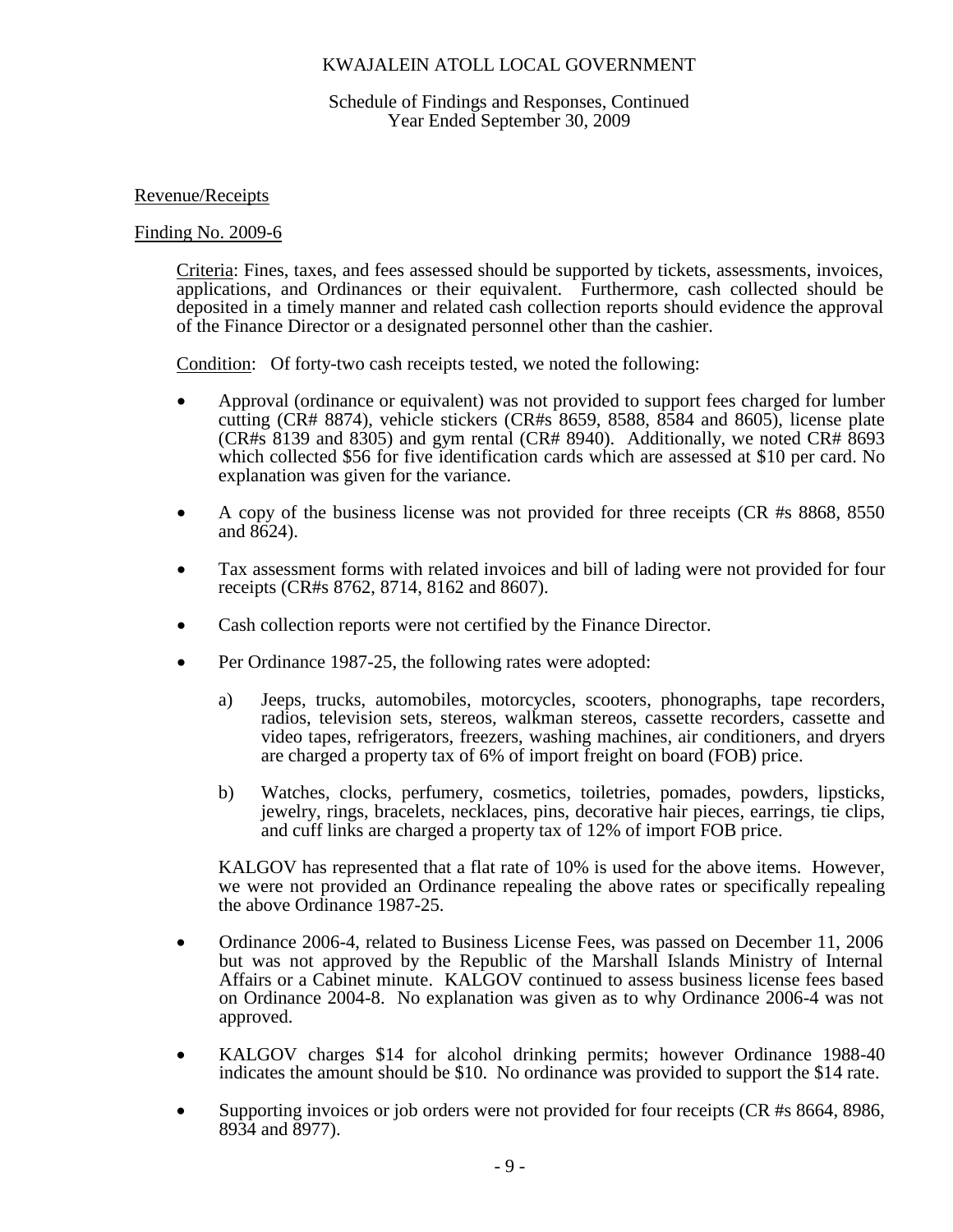#### Schedule of Findings and Responses, Continued Year Ended September 30, 2009

### Finding No. 2009-6, Continued

### Condition, Continued:

Deposits to bank were not made in a timely manner as follows:

| CR Number | <b>CR</b> Date | Deposit Date |
|-----------|----------------|--------------|
| 8562      | 01/10/09       | 01/20/09     |
| 8874      | 06/24/09       | 07/01/09     |
| 8934      | 07/29/09       | 08/04/09     |
| 8977      | 08/19/09       | 08/26/09     |

Additionally, we noted CR# 8162 dated October 13, 2008 which was deposited on October 10, 2008.

Our tests of \$139,841 of cash receipts subsequent to September 30, 2009 noted the following:

- Two items (CR#s 10095 and 10093), totaling \$14,546, where the tax assessment form and bill of lading could not be provided.
- Four items (CR#s 10094, 10137, 10134 and 10142) for \$8,009 where the bill of lading could not be provided.

Cause: The cause of the above condition is the lack of appropriate filing and maintaining of supporting documents and established control procedures over the cash receipting process.

Effect: The effect of the above condition is the possibility of understated revenue, unauthorized rates used, and misappropriation of cash.

Recommendation: We recommend that KALGOV develop and maintain procedures to require that collections are supported, approval of rates used are maintained, cash is deposited in a timely manner, and that collection reports are consistently approved by the Finance Director or an appropriate designate, to require that sound control procedures are established and followed.

Prior Year Status: The lack of appropriate filing and maintaining of supporting documents and established control procedures over the cash receipting process was reported as a finding in the audits of KALGOV for the fiscal years 2004 through 2008.

Auditee Response and Corrective Action Plan:

**Name of Contact Person:** Mario Viloria, Finance Director

**Corrective Action:** We accept this finding. We will enforce proper filing and approval of all documents and transactions. Procedures will be established to effect resolution.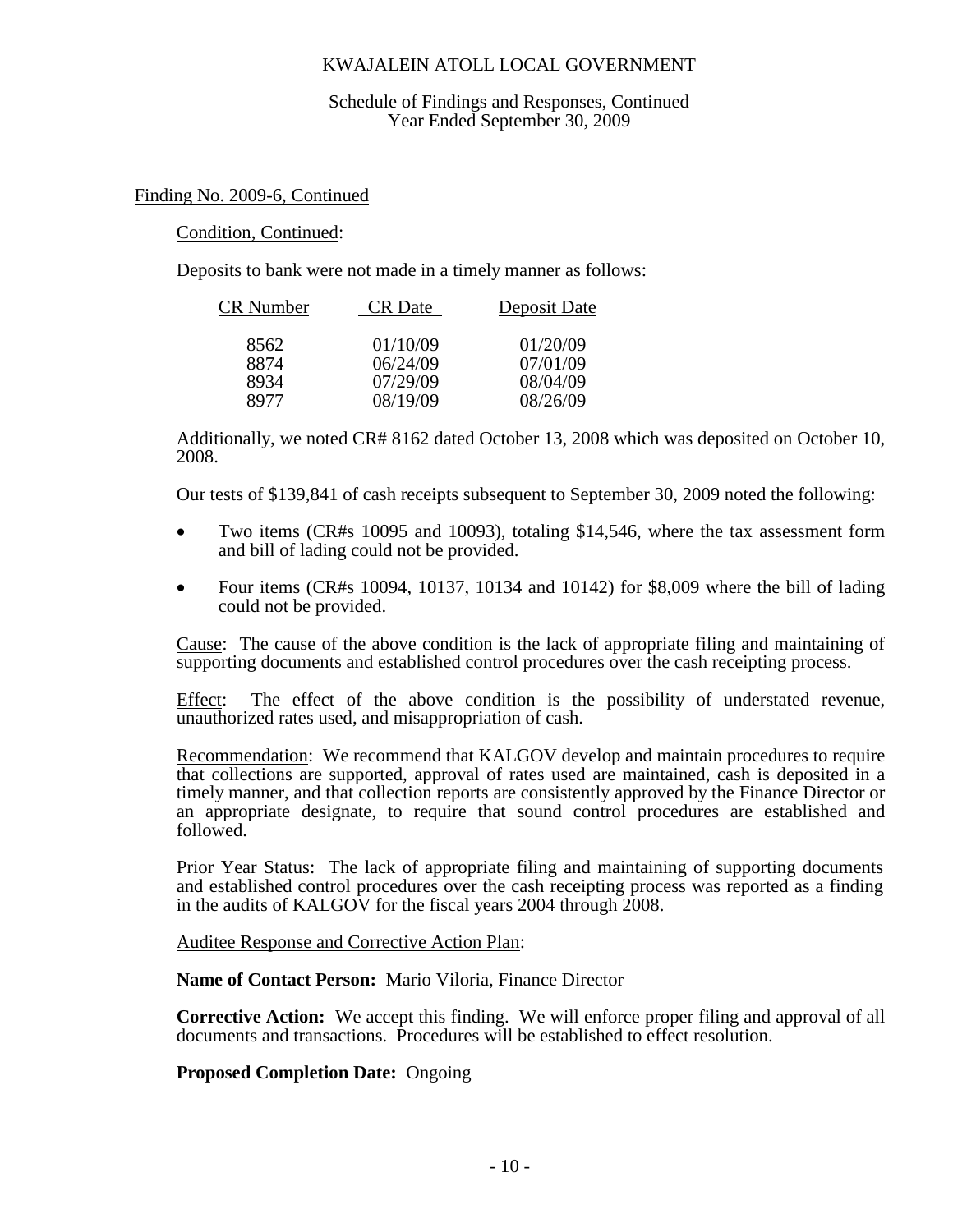Schedule of Findings and Responses, Continued Year Ended September 30, 2009

### Compensated Absences

#### Finding No. 2009-7

Criteria: Per Rule XVII , "Leave Privileges", of the policy adopted by the Civil Service Commission, annual leave is to accumulate based on years of service (employees with one to three years of service, three through five years, and more than five years of service accrue four hours, six hours, and eight hours, respectively, for every two week pay period worked). Maximum annual leave accumulated cannot exceed 240 hours after calendar year end. For sick leave, employees accrue four hours for every 40 hours completed in each pay period with total accumulation not to exceed 960 hours. Additionally, an employee, upon normal or medical retirement, or his/her beneficiary, upon death, shall be paid fifty percent of the sick leave accumulated.

Condition: Management has represented that the above policy may no longer be in effect (that KALGOV now follows Repmar Public Service Commission Policy) but official amendments have not been provided.

KALGOV records annual and sick leave liabilities outside of its general ledger accounting system. Audit adjustments were proposed to reconcile annual leave and sick leave balances to general ledger control totals by \$14,699 and \$12,287, respectively.

We were not provided the annual leave schedule from the payroll accounting system as of calendar year January 15, 2009 to test compliance with the 240 hour limit. KALGOV does not monitor the 960 hour limit set for sick leave. The amount of sick leave in excess of the 960 hours maximum could not be determined.

Our tests of the recording of annual and sick leave noted the following:

- All employees accrue eight hours of annual leave per two week pay period despite the number of years of service.
- Certain employees continued to accrue annual and sick leave while they were using annual and sick leave hours.
- Certain employees did not accrue annual and sick leave hours and there was no documentation justifying the non-accrual.

Cause: The cause of the above condition is the lack of procedures to monitor and control annual and sick leave accruals.

Effect: The effect of the above condition is noncompliance with the annual and sick leave policy and potential malfeasance.

Recommendation: We recommend that management establish procedures to require that the adopted policies and all related amendments are filed and complied with.

Prior Year Status: Lack of established compensated absences procedures and compliance with adopted policies was reported as a finding in the audits of KALGOV for the fiscal years 2004 through 2008.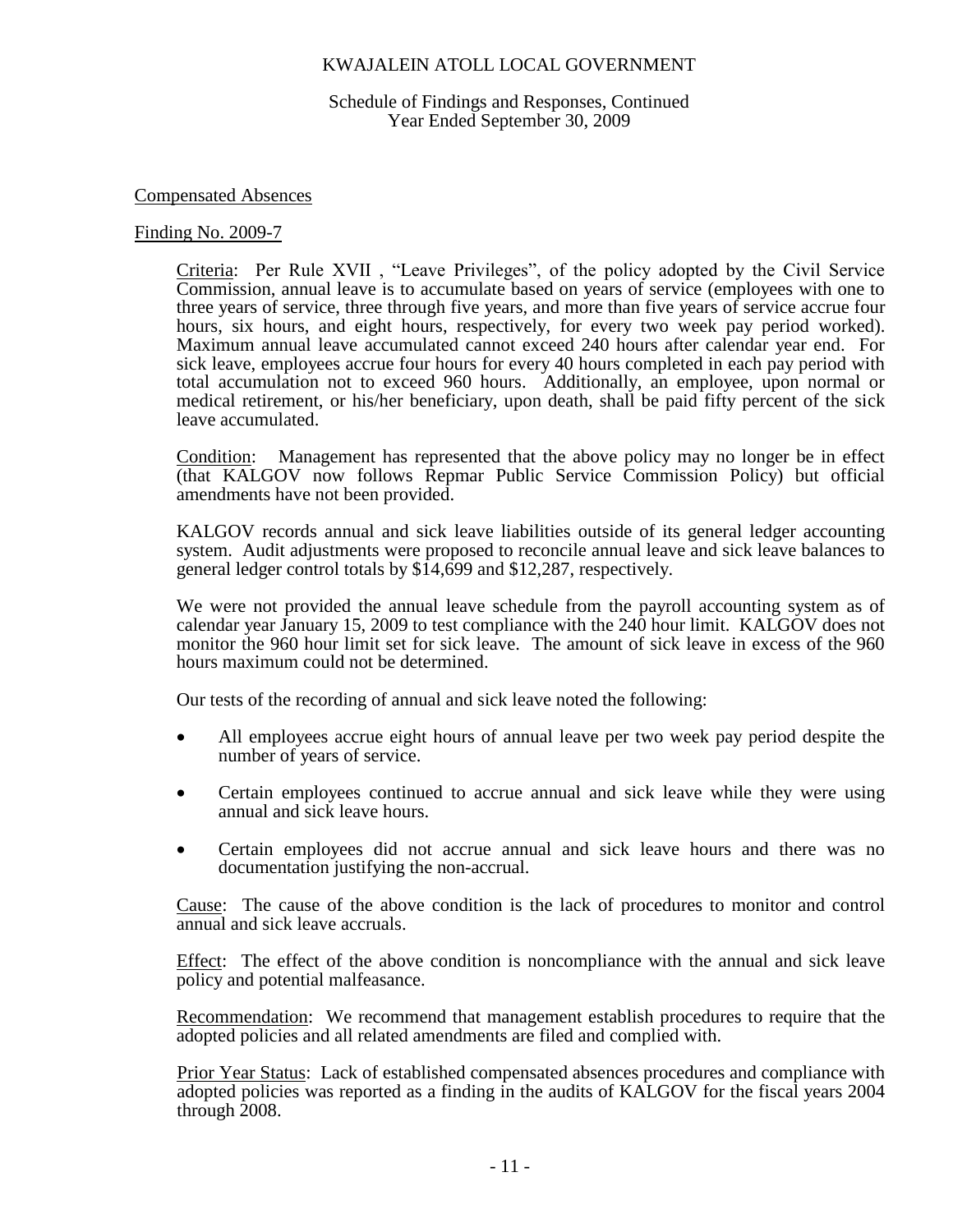Schedule of Findings and Responses, Continued Year Ended September 30, 2009

Finding No. 2009-7, Continued

Auditee Response and Corrective Action Plan:

**Name of Contact Person:** Mario Viloria, Finance Director

**Corrective Action:** We accept this finding. We will enforce proper filing of all documents and transactions. Procedures will be established to effect resolution.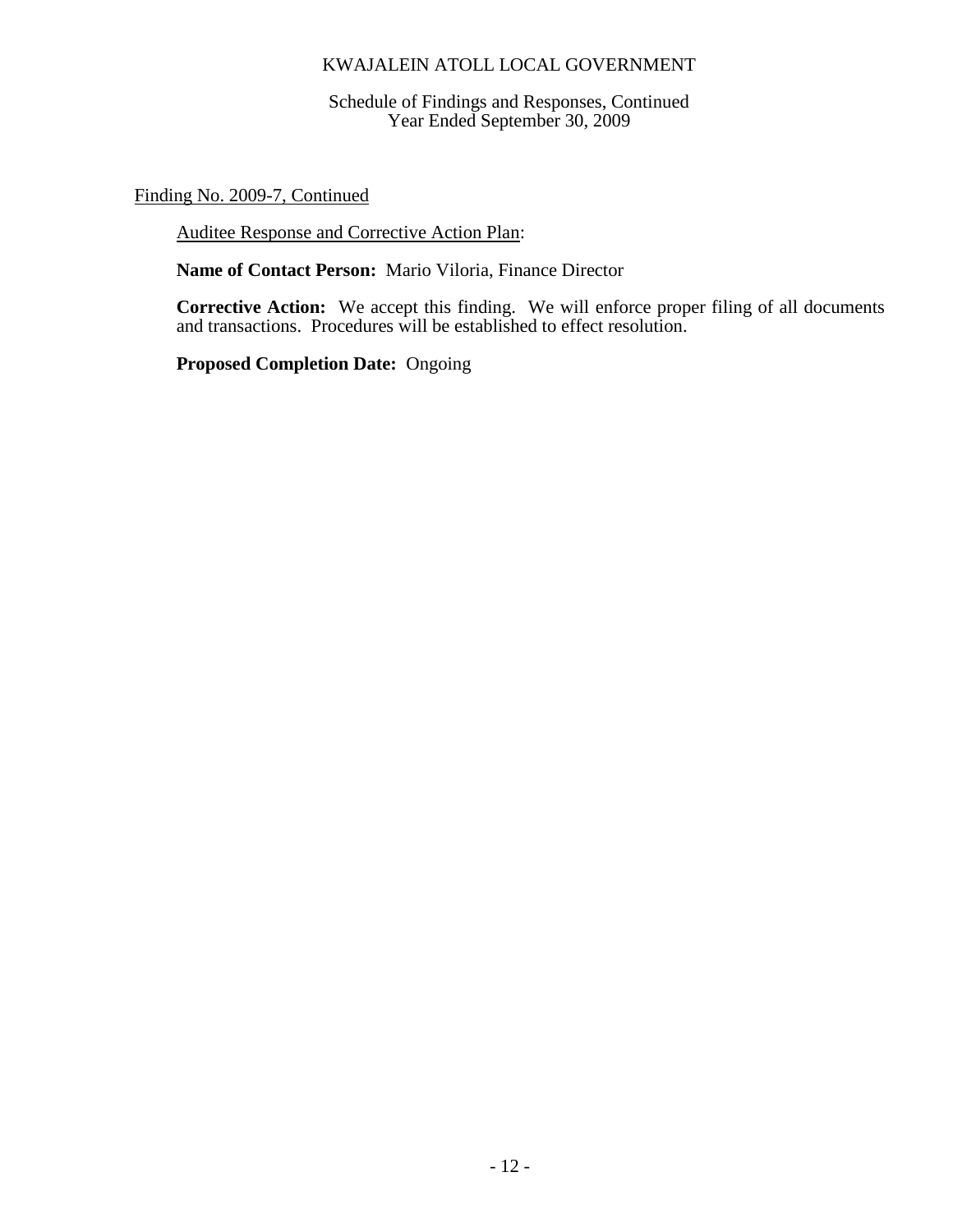### Schedule of Findings and Responses, Continued Year Ended September 30, 2009

Receivables

Finding No. 2009-8

Criteria: KALGOV should establish receivable sub-ledgers for businesses, residences and non-profit organizations to require that revenue is assessed and collectible. Further, receivables should be assessed for collectability on a periodic basis with doubtful receivables included in an allowance for doubtful accounts.

Condition: KALGOV does not maintain an accounts receivable sub-ledger for customers who do not pay in full for property taxes, fines, and other statutory fees (e.g. garbage fees). Additionally, KALGOV does not monitor receivables, that are recorded in the general ledger, for collectability.

Cause: The cause of the above condition is that policies and procedures that would require accounts receivable sub-ledgers, their reconciliation to general ledger control totals and the periodic assessment of collectability has not been established.

Effect: The effect of the above condition is misstated receivables.

Recommendation: We recommend that KALGOV establish policies and procedures that would require accounts receivable sub-ledgers that are reconciled to general ledger control totals and the periodic assessment of the collectability of receivables.

Prior Year Status: The lack of procedures over the set-up, reconciliation, and review of accounts receivable was reported as a finding in the audits of KALGOV for fiscal years 2004 through 2008.

Auditee Response and Corrective Action Plan:

**Name of Contact Person:** Mario Viloria, Finance Director

**Corrective Action:** We accept this finding. Procedures will be established to effect resolution.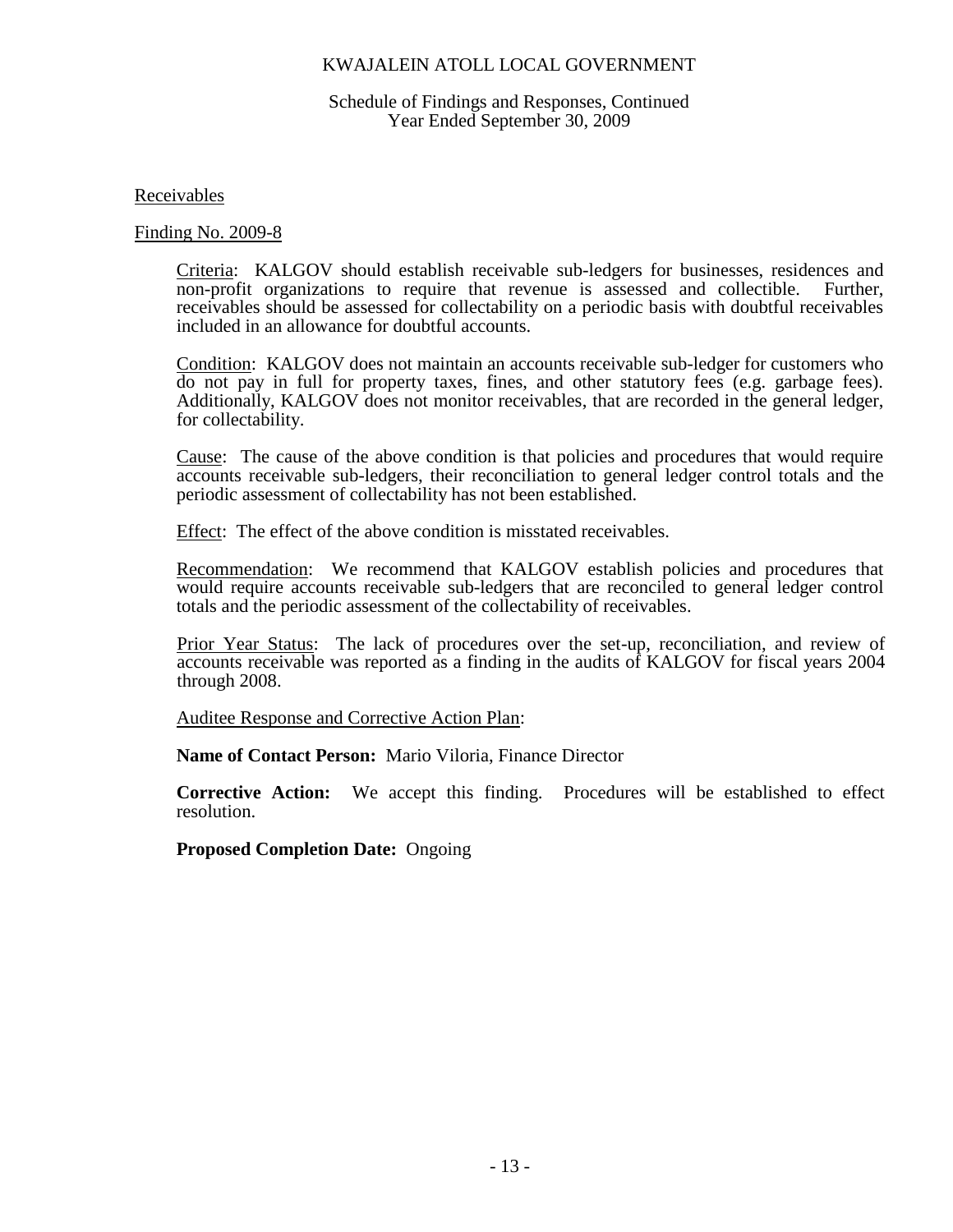### Schedule of Findings and Responses, Continued Year Ended September 30, 2009

Liabilities

Finding No. 2009-9

Criteria: KALGOV should establish liability sub-ledgers that are periodically reconciled to general ledger control totals.

Condition: KALGOV does not maintain liability sub-ledgers.

Cause: The cause of the above condition is that policies and procedures that would require liability sub-ledgers and their reconciliation to general ledger control totals have not been established.

Effect: The effect of the above condition is misstated liability amounts. An audit adjustment was proposed to record \$9,742 in unrecorded liabilities.

Recommendation: We recommend that KALGOV establish policies and procedures that would require liability sub-ledgers that are reconciled to general ledger control totals.

Prior Year Status: The lack of procedures over the set-up, reconciliation, and review of accounts payable was reported as a finding in the audits of KALGOV for fiscal years 2004 through 2008.

Auditee Response and Corrective Action Plan:

**Name of Contact Person:** Mario Viloria, Finance Director

**Corrective Action:** We accept this finding. Procedures will be established to effect resolution.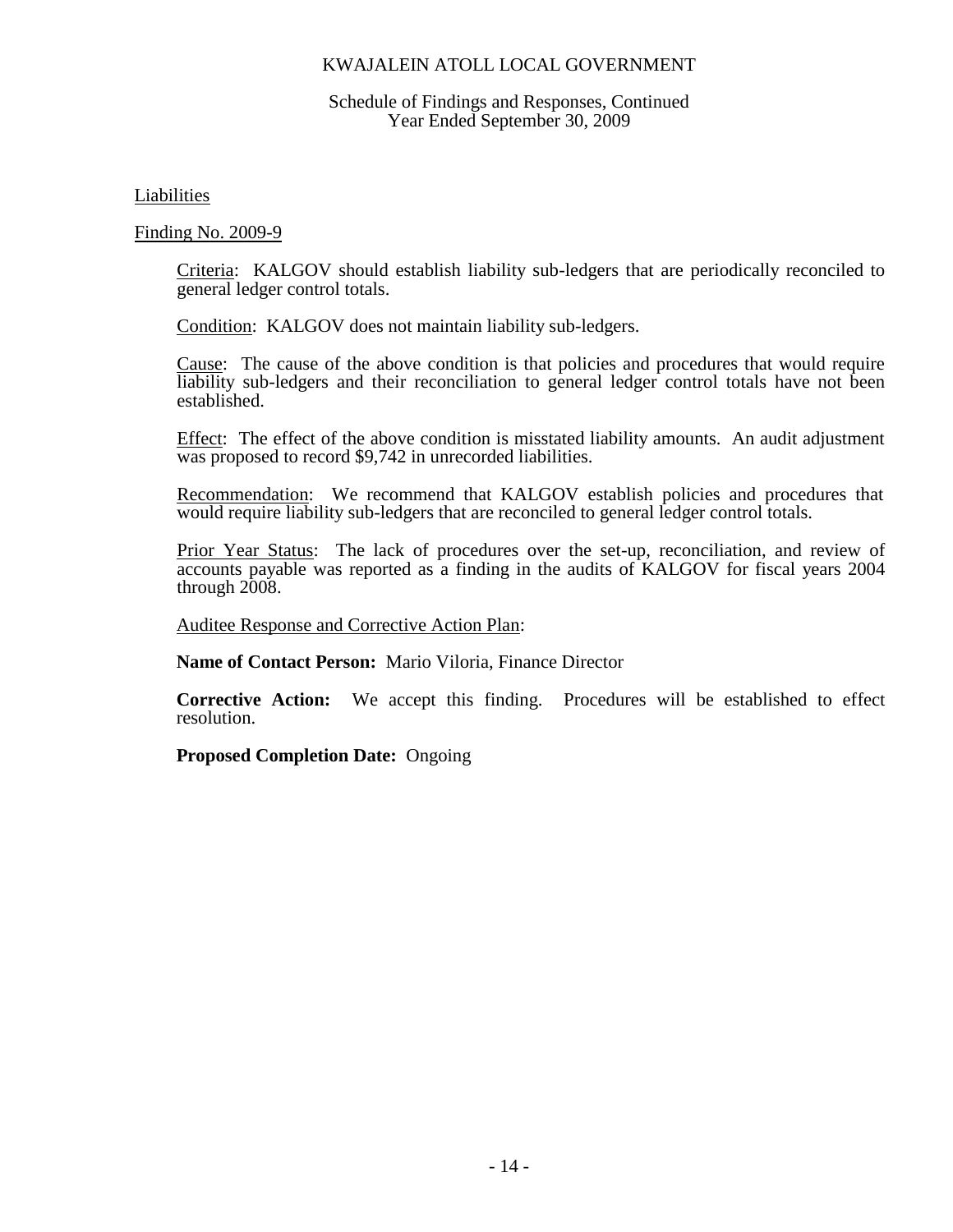### Schedule of Findings and Responses, Continued Year Ended September 30, 2009

### Local Noncompliance

#### Finding No. 2009-10

Criteria: Section 5 of the Republic of the Marshall Islands (RepMar) Income Tax Act of 1989, as amended, states that the employer shall, once every four weeks or thirteen times per year, pay taxes withheld under Section 4 of the Act.

Condition: A balance owed of \$2,751,744 was confirmed with RepMar and an audit adjustment was proposed to reconcile the withholding taxes payable to the balance confirmed by RepMar.

Cause: The cause of the above condition is the lack of recording penalties and interest due to RepMar.

Effect: The effect of the above condition is noncompliance with the Income Tax Act of 1989, as amended.

Recommendation: We recommend that management comply with the Income Tax Act of 1989, as amended and require proper reconciliation of amounts due to RepMar.

Prior Year Status: Noncompliance with the Income Tax Act of 1989, as amended, was reported as a finding in the audits of KALGOV for fiscal years 2004 through 2008.

Auditee Response and Corrective Action Plan:

**Name of Contact Person:** Mario Viloria, Finance Director

**Corrective Action:** We accept this finding. Procedures will be established to effect resolution.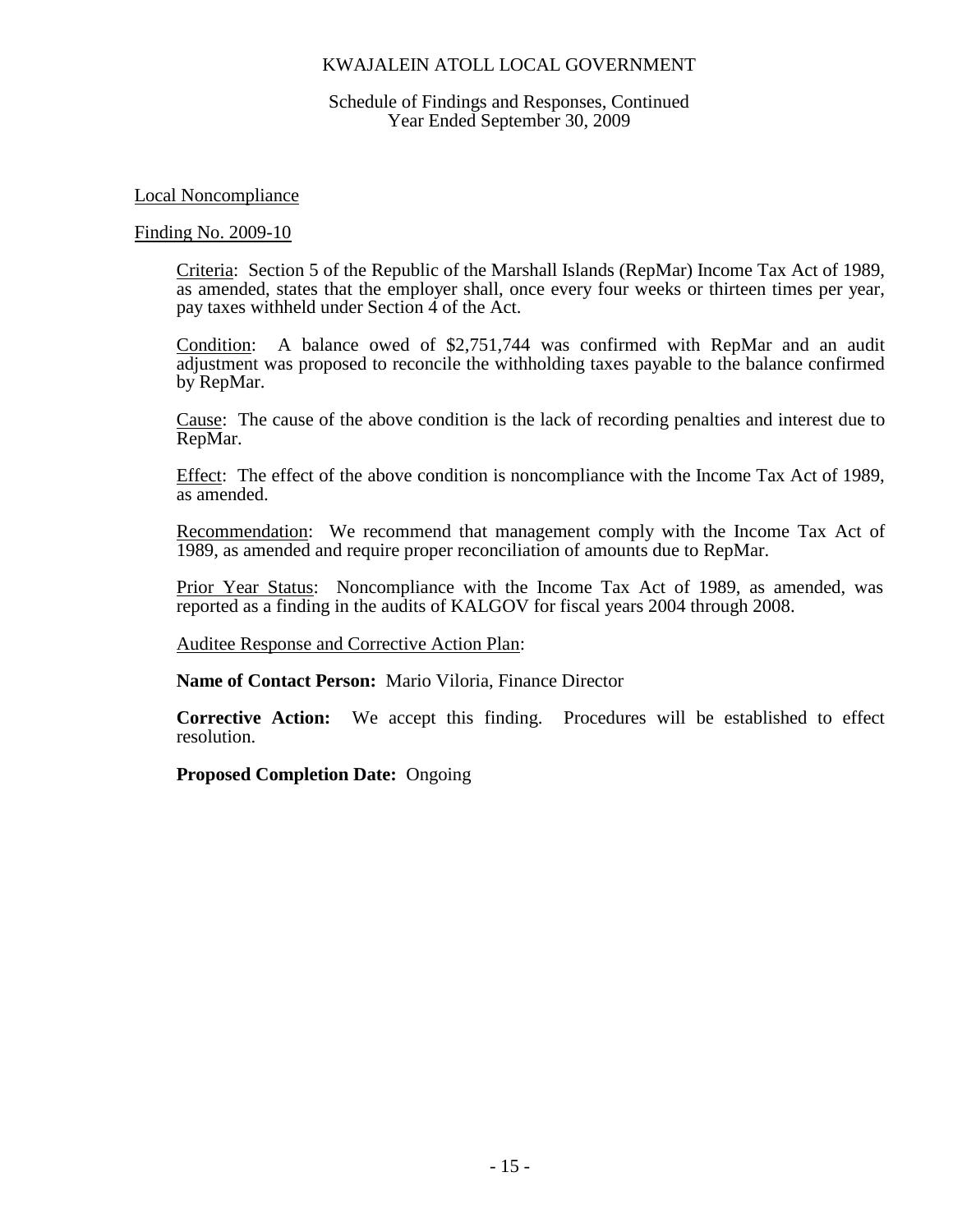Schedule of Findings and Responses, Continued Year Ended September 30, 2009

Local Noncompliance

#### Finding No. 2009-11

Criteria: Sections 131 and 215 of the RepMar Social Security Act of 1990 and the Social Security Health Fund Act of 1991, respectively, state that no later than the tenth day after the end of each quarter, every employer shall submit to the Social Security Administrator a report of the wages and salaries paid by the employer, and the contributions due from employer, under Sections 129 and 130, and 213 and 214, respectively, and pay into the Fund the contributions due.

In mid-2003, the court ordered KALGOV to pay MISSA \$2.8 million for unpaid contributions from 1996 to 2000. In a post judgment agreement, all penalty charges were waived with the condition that KALGOV pay a fixed monthly amount to cover the delinquent amounts and keep current on its quarterly obligations.

MISSA has filed a civil action against KALGOV and on February 21, 2011 a subpoena was issued requiring KALGOV to produce documents.

Condition: We were not provided the agreement with MISSA and management has represented that monthly fixed payments have not been complied with. A balance owed of \$6,764,402 was confirmed with MISSA and an audit adjustment to increase the liability to MISSA by \$431,610 was proposed.

Cause: The cause of the above condition is the lack of appropriate filing of agreements with MISSA, and the lack of recording penalties and interest due to MISSA.

Effect: The effect of the above condition is noncompliance with the Social Security Act of 1990 and the Social Security Health Fund Act of 1991.

Recommendation: We recommend that management comply with the Social Security Act of 1990 and the Social Security Health Fund Act of 1991 and require proper reconciliation of amounts owed to MISSA.

Prior Year Status: Noncompliance with the Social Security Act of 1990 and the Social Security Health Fund Act of 1991 was reported as a finding in the audits of KALGOV for fiscal years 2004 through 2008.

Auditee Response and Corrective Action Plan:

**Name of Contact Person:** Mario Viloria, Finance Director

**Corrective Action:** We accept this finding. We will enforce proper filing of all documents and transactions. Procedures will be established to effect resolution.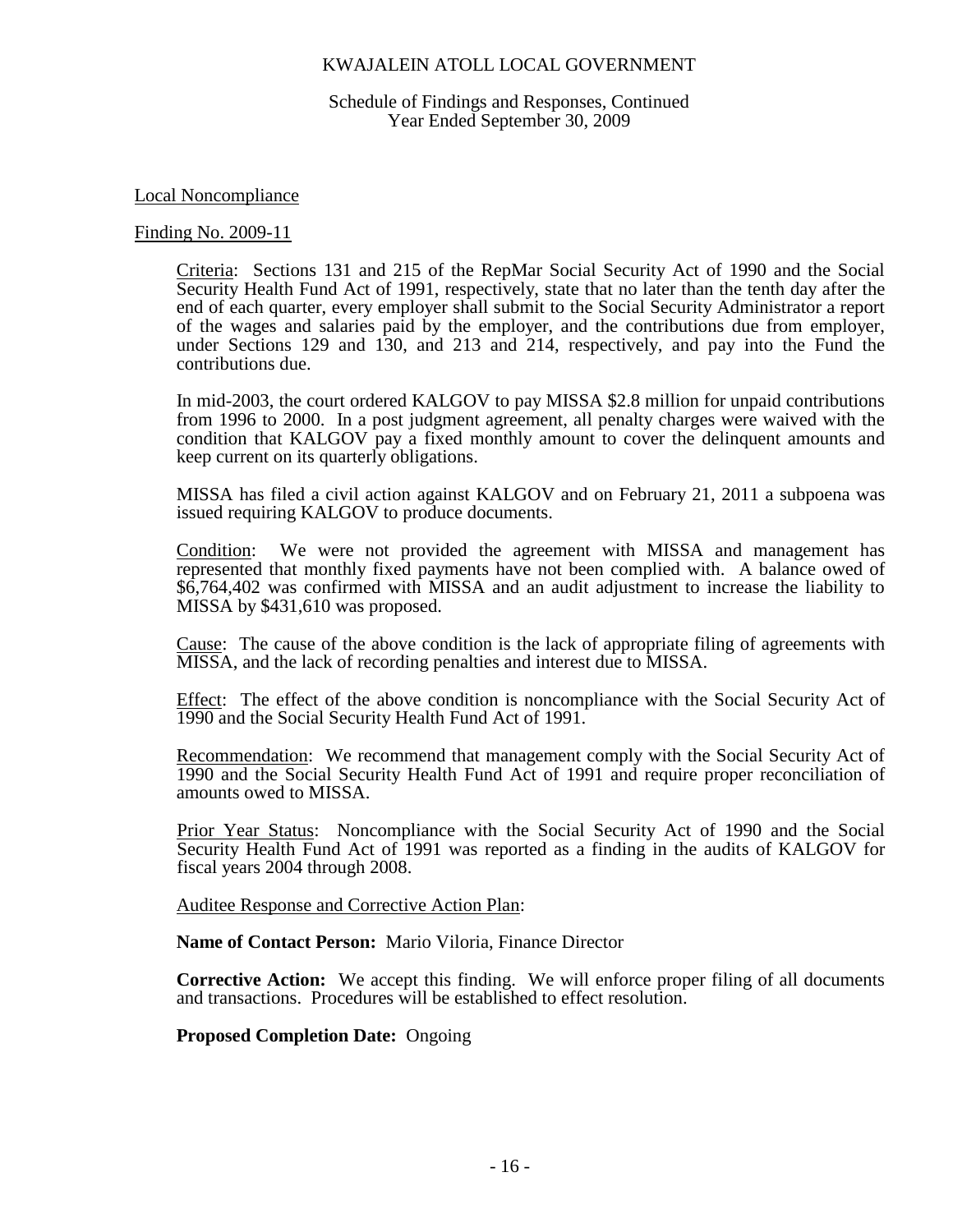### Schedule of Findings and Responses, Continued Year Ended September 30, 2009

### Contributions

### Finding No. 2009-12

Criteria: Title to land and facilities used should be supported by land lease agreements and related market rental value should be assessed.

Condition: Management has represented that the land on which KALGOV'S facilities and equipment are located belong to the Iroij of Kwajalein Atoll. Additionally, management represents that KALGOV's main office building was originally constructed by the Kwajalein Atoll Development Authority. There are no land and facility lease agreements or deeds to property and building on file to verify ownership. As a result, market rental values related to these properties have not been assessed or recorded.

Cause: The cause of the above condition is the lack of procedures in place to require that land and building lease agreements are obtained or that deeds to title of property are maintained.

Effect: The effect of the above condition is the possibility of understated contributions and related expenditures.

Recommendation: We recommend that management establish procedures to require that land and building lease agreements are obtained and that deeds to title of property are maintained.

Prior Year Status: The lack of land lease agreements or deeds to title of property and the lack of market rental value assessment was reported as a finding in the audits of KALGOV for fiscal years 2004 through 2008.

Auditee Response and Corrective Action Plan:

**Name of Contact Person:** Mario Viloria, Finance Director

**Corrective Action:** We accept this finding. We will enforce proper filing of all documents and transactions. Procedures will be established to effect resolution.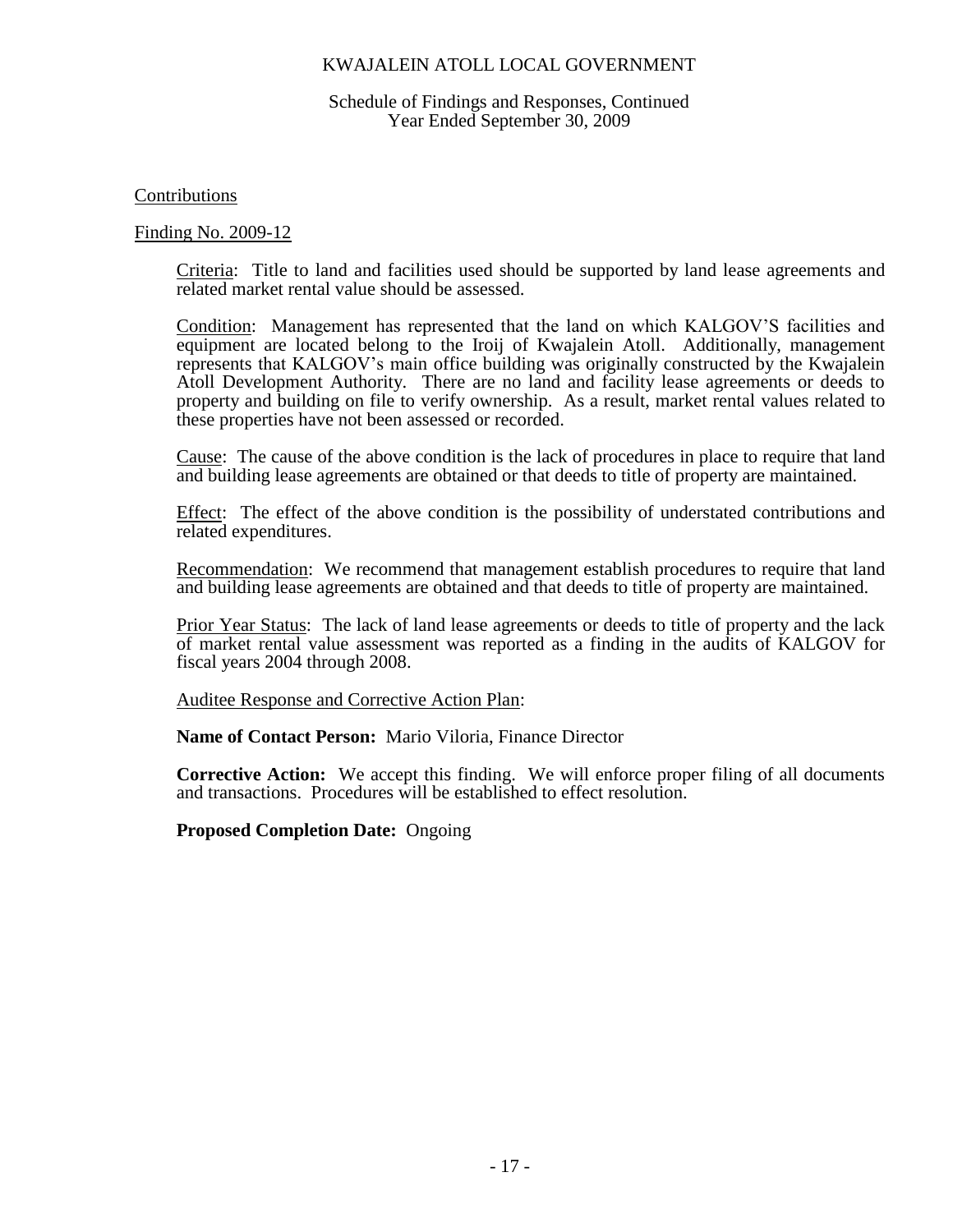### Schedule of Findings and Responses, Continued Year Ended September 30, 2009

Encumbrances

Finding No. 2009-13

Criteria: Encumbrance accounting should be utilized to the extent necessary to assure effective budgetary control and accountability and to facilitate effective cash planning and control.

Condition: KALGOV does not encumber contracts or purchase commitments still open as of year-end.

Cause: The cause of the above condition is the lack of an encumbrance system.

Effect: The effect of the above condition is ineffective budgetary control.

Recommendation: We recommend that an encumbrance system be established for the remaining balances of contracts and other purchase commitments not yet expensed as of yearend.

Prior Year Status: The lack of an encumbrance system was reported as a finding in the audits of KALGOV for fiscal years 2004 through 2008.

Auditee Response and Corrective Action Plan:

**Name of Contact Person:** Mario Viloria, Finance Director

**Corrective Action:** We accept this finding. Procedures will be established to effect resolution.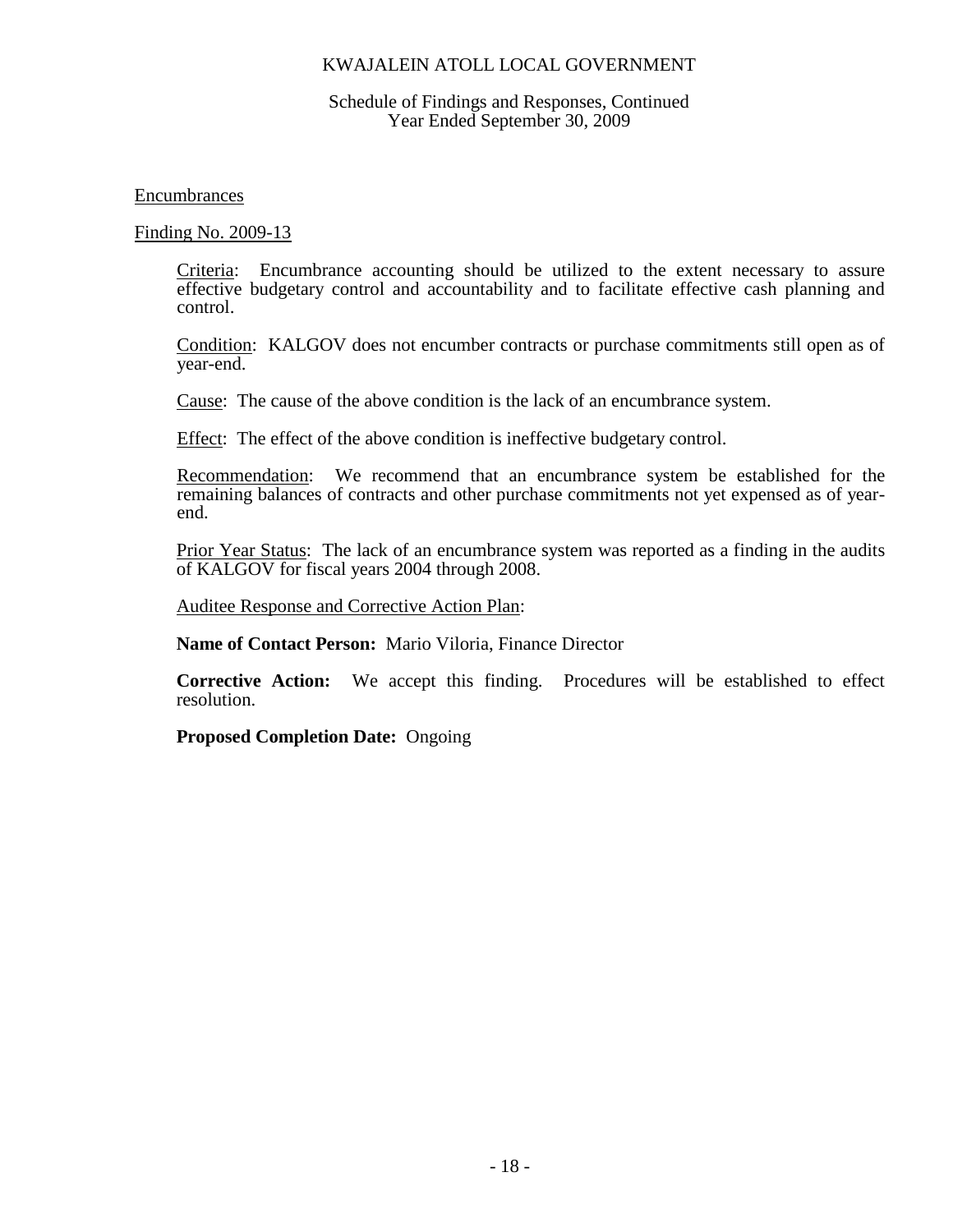### Schedule of Findings and Responses, Continued Year Ended September 30, 2009

General Journals

Finding No. 2009-14

Criteria: General journal entries should be reviewed and approved by management.

Condition: General journal entries are not used on a consistent basis and are not approved by management.

Cause: The cause of the above condition is the lack of policies and procedures regarding the use of general journal vouchers and their approval by management.

Effect: The effect of the above condition is that incorrect journal entries could be executed.

Recommendation: We recommend that general journal vouchers be subject to approval of management.

Prior Year Status: The lack of policies and procedures regarding the use of general journal vouchers and their approval by management was reported as a finding in the audits of KALGOV for fiscal years 2004 through 2008.

Auditee Response and Corrective Action Plan:

**Name of Contact Person:** Mario Viloria, Finance Director

**Corrective Action:** We accept this finding. We will enforce approval of all documents and transactions. Procedures will be established to effect resolution.